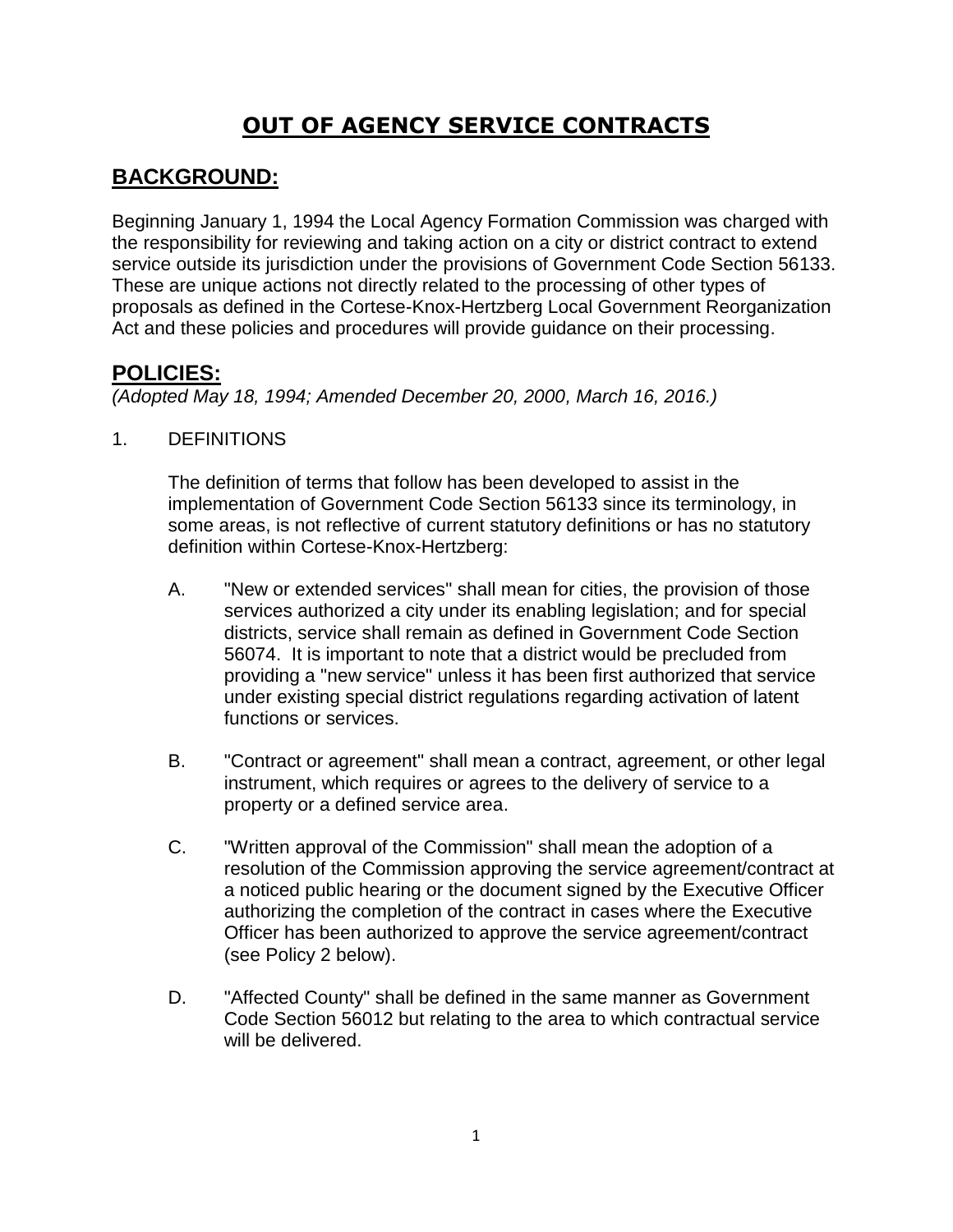- E. "Anticipation of a later change of organization." The inclusion of an area to be served within the sphere of influence of the serving agency shall be sufficient to comply with this provision.
- F. "Public Agency" shall be defined in compliance with Government Code Section 56070. The definition of public agency does not include a private or mutual water company. Any contract by a city or district to extend service to these types of service companies would require approval from the Commission prior to contract execution.
- G. "Health and safety concern" shall mean the extension of service to alleviate an immediate health and/or safety problem. Such connections would be limited to the provision of water and/or sewer service to an existing structure, the connection to a failing mutual or private water system requiring auxiliary service, and other similar threats related to health and safety.
- 2. The Commission has determined that the Executive Officer shall have the authority to approve, or conditionally approve, proposals to extend services outside jurisdictional boundaries in cases where the service extension is proposed to remedy a health and safety concern. In addition, the Executive Officer shall have the authority to approve or conditionally approve service extensions where the services in question will not facilitate development. In cases where the Executive Officer recommends denial of a proposed service extension, that proposal shall be placed on the next agenda for which notice can be provided. After the public hearing, the Commission may approve, conditionally approve, or deny the contract.
- 3. A proposal by a city or district to provide new or extended services outside the agency's boundaries and outside the agency's sphere of influence would come under the provisions of Government Code Section 56133.5, which will require Commission approval at a noticed public hearing prior to the signing of an agreement/contract for the provision of the service.
- 4. In the case where a city or district authorized to provide water service has acquired the system of a private or mutual water company prior to the enactment of this legislation, those agencies shall be authorized to continue such service and provide additional connections within the service area of the private or mutual water company defined by the Public Utilities Commission or other appropriate agency, at the time of acquisition without LAFCO review or approval as outlined in Government Code Section 56133. The continuation of service connections under this policy shall not be constrained by the sphere of influence of that local agency provided that the area to be served s within the service area of the private or mutual water company previously defined by the PUC or other appropriate agency.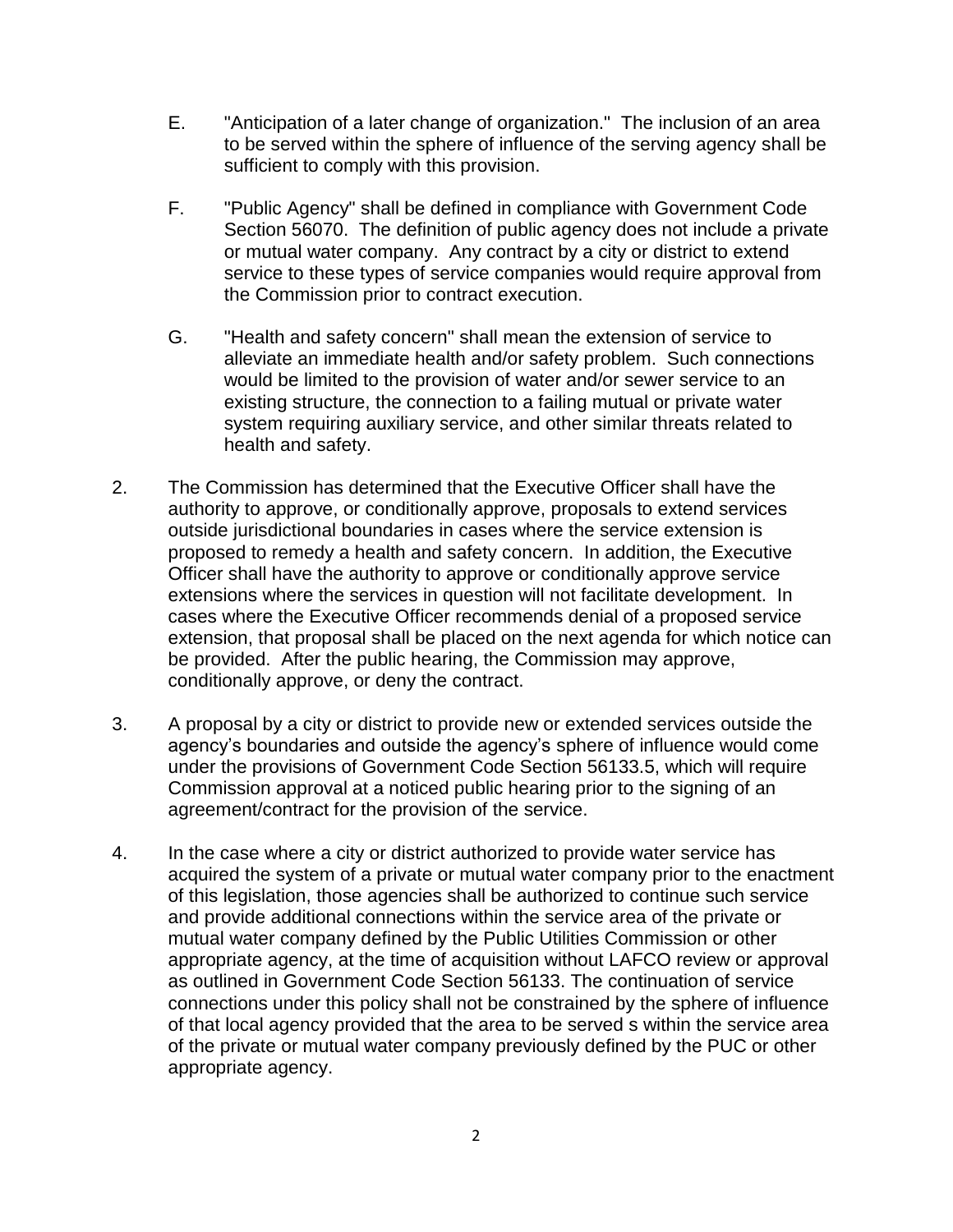Proposals to extend service outside this previously defined area and outside the sphere of influence of the agency providing service would come under the provisions of Government Code Section 56133.5, which will require Commission approval at a noticed public hearing prior to the signing of an agreement/contract for the provision of the service.

5. For a request for exemption pursuant to Government Code Section 56133(e), the Commission shall make the determination that the service(s) to be provided is/are exempt from LAFCO review. The Commission has, in cases where the service extension proposed does not facilitate development or directly affect employees, delegated the authority to make the determination for exemption pursuant to Government Code Section 56133(e) to the Executive Officer.

### **APPLICATION PROCEDURES FOR GOVERNMENT CODE SECTIONS 56133 and 56133.5:**

Unlike the normal initiation process for proposals for jurisdictional change, Government Code Section 56133 provides that only a city or district may request LAFCO review of an out-of-agency service agreement/contract.

Government Code Section 56133 gives LAFCO the authority to review and approve, approve with conditions, or deny an out-of-agency service agreement/contract. For all development-related applications for service, the item will be considered by the Commission at a noticed public hearing. The authority for action for a nondevelopment-related agreement/contract has been delegated to the LAFCO Executive Officer by the Commission, pursuant to policies adopted on December 20, 2000.

In addition, the pilot program for Napa and San Bernardino LAFCOs pursuant to Government Code Section 56133.5, which authorizes a city or district to extend services outside an agency's boundaries and outside its sphere of influence, will also be subject to Commission approval at a noticed public hearing.

1. Application for Review:

The filing requirements for review of an out-of-agency service contract/ agreement shall consist of:

- A. Official Request from Applying Agency. A written request signed by the City Manager/District General Manager requesting approval for an out-ofagency service agreement/contract or an adopted resolution from the city/district proposing to serve outside its boundaries must be submitted.
- B. Payment of Appropriate Filing Fees. The applying agency must submit as part of the application the appropriate filing fees as outlined in the LAFCO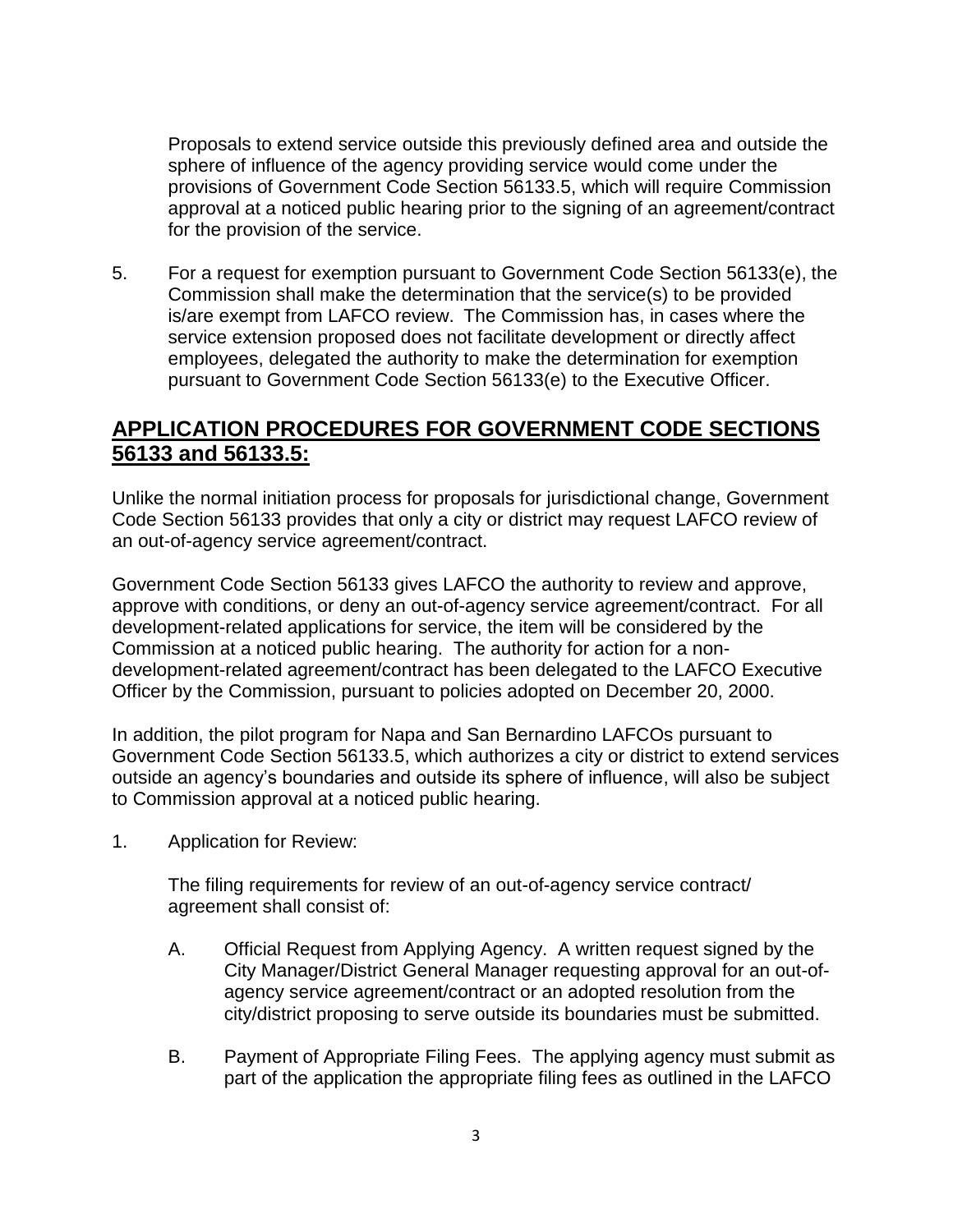Schedule of Fees, Deposits, and Charges in effect at the time of application. In addition, these types of applications are also subject to the following deposits: legal counsel, environmental review, and individual notice. Applicants shall be required to reimburse the Commission for all charges and costs in excess of the deposits outlined above or will be refunded the balance at the close of the application.

- C. A completed application form including the submission of a copy of the proposed agreement/contract that has been signed by the property owner(s) and, if necessary, the agency providing service(s), and maps showing the location of the property to be served, existing agency boundaries, the location of the existing infrastructure, and the proposed location of the infrastructure to be extended.
- D. Any other information deemed appropriate by the Executive Officer in order to review the service extension request based upon its special circumstances.
- 2. Environmental Review Requirements:

The review of an out-of-agency service agreement/contract is subject to environmental review procedures as outlined in Section V of this Manual.

### **REVIEW PROCEDURES FOR GOVERNMENT CODE SECTIONS 56133 and 56133.5:**

- 1. A development-related agreement/contract associated with the development of a tract, a subdivision, a single-family dwelling unit, a commercial/industrial development and other types of development-related projects or a proposal to provide new or extended services outside an agency's boundaries and outside its sphere of influence will require the following review:
	- A. The city or district proposing to provide service(s) outside its boundaries shall submit to LAFCO a completed application, with all its component parts as previously defined, for review and consideration. Within 30 days, the LAFCO Executive Officer shall notify the entity whether or not the application filing is complete. If incomplete, the applying agency will be notified of the specific insufficiencies within 30 days, as required by law.
	- B. The LAFCO staff shall forward a copy of the application to various County departments for their review and comment.
	- C. Completion of the CEQA review process will be required prior to placement on the Commission's agenda.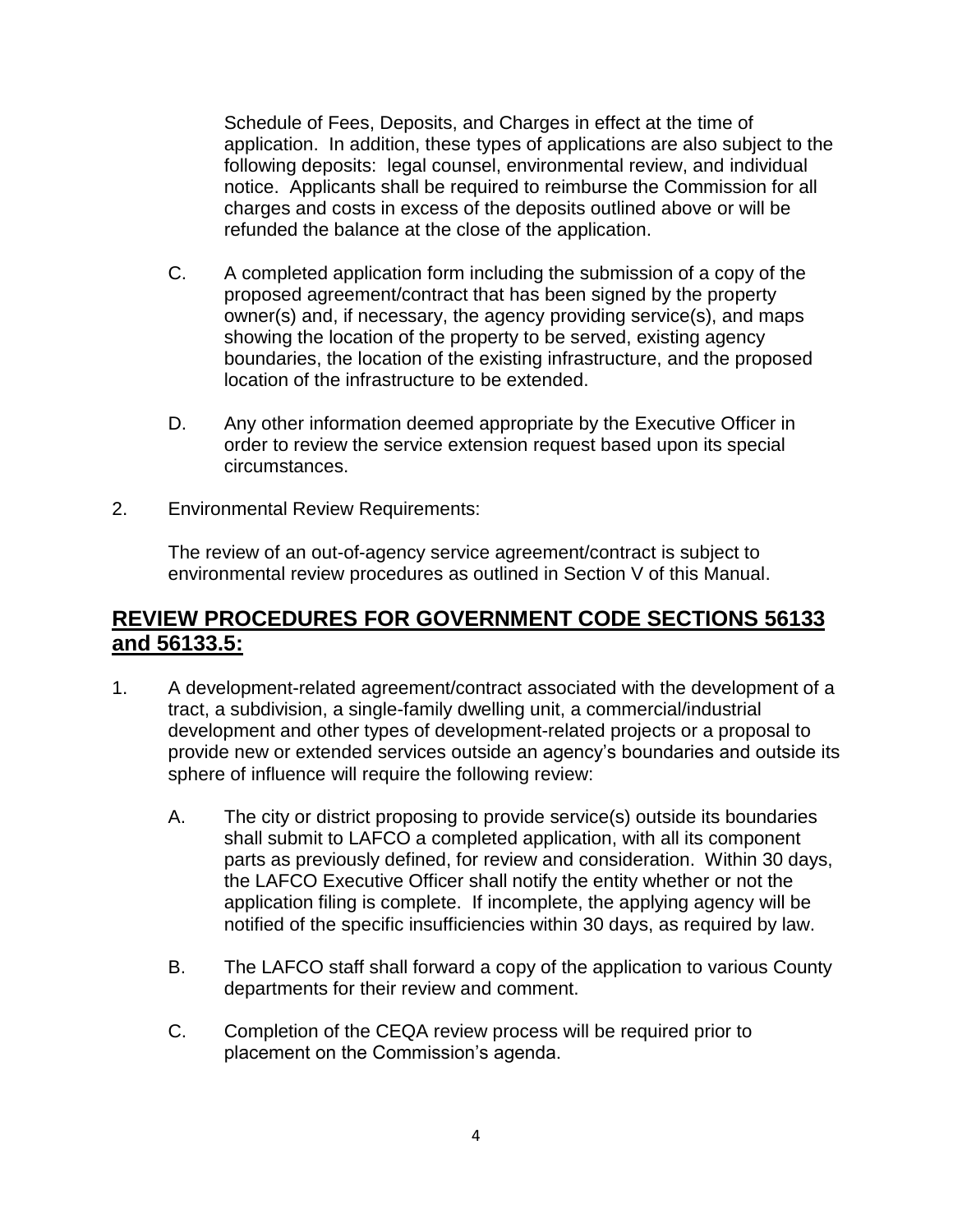- D. If necessary, a meeting with the applying agency and/or the various County departments may be held dependent upon the circumstances and/or issues related to the service agreement/contract. The determination of whether or not to hold the meeting shall be made by the LAFCO Executive Officer.
- E. Once these required elements have been completed, the item will be placed on a Commission Agenda. Surrounding property owners/registered voters will be notified of the proposed service extension request through individual notification. At a noticed public hearing, the Commission will consider the staff's presentation and presentations, if any, by interested and affected parties, and make a determination.
- F. The Commission has the authority to approve, approve with conditions, or deny the request for authorization of an out-of-agency service agreement/contract. The Commission's determination and any required findings will be set out in a resolution which specifies the property or area to be served, the services to be provided, and the authority of the agency to provide its services outside its boundaries.
- 2. A non-development related agreement/contract (Administrative Review by LAFCO Executive Officer) to provide service(s) to an existing dwelling unit, a commercial building, a contract between public agencies for fire protection mutual or automatic aid, an agreement/contract where the services will not facilitate development, etc. will be processed as follows:
	- A. Prior to the execution of an agreement/contract for service outside their boundaries, the city/district proposing to provide the service shall submit to LAFCO a completed application, with all its component parts as previously defined, for review and consideration.
	- B. Completion of the CEQA review process will be required prior to action by the Executive Officer.
	- C. The Executive Officer's administrative review will include the following determinations:
		- (1) The proposed service extension is either nondevelopment-related and/or involves health and safety concerns as defined by Commission policy.
		- (2) The area to be served is within the sphere of influence of the agency requesting to provide service outside its boundaries.